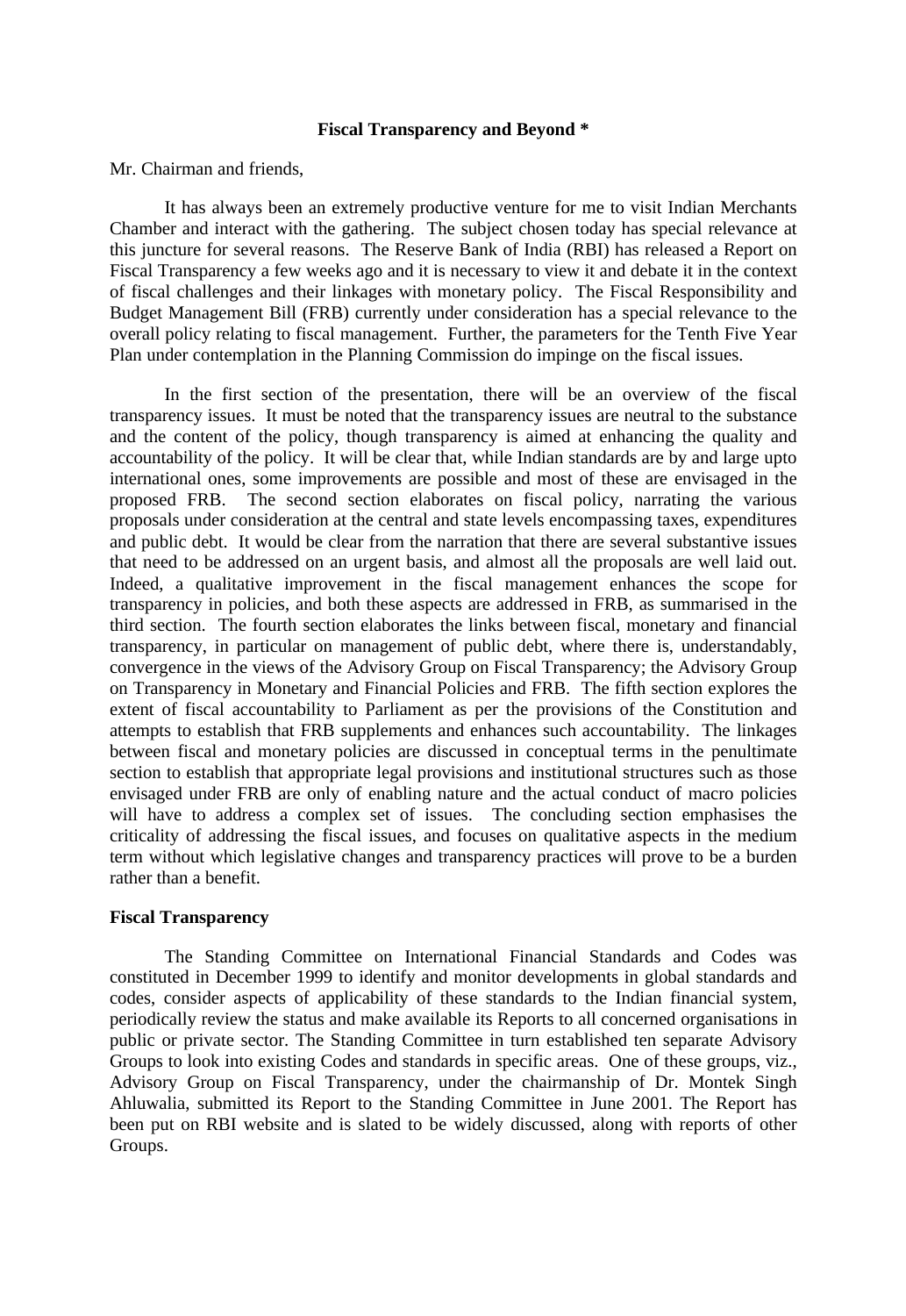The Group reviewed and analysed the transparency practices in relation to international standards in respect of various aspects of fiscal transparency. It has examined the extent to which fiscal practices in India comply with the International Monetary Fund's *Code of Good Practices on Fiscal Transparency.*

The IMF Manual on Fiscal Transparency provides four general principles of fiscal transparency, which form the basic structure of Code of Good Practices. These principles relate to (a) clarity of roles and responsibilities within government and between governments and the rest of the economy; (b) public availability of information on fiscal outcomes; (c) open and transparent budget preparation, execution and reporting; and (d) assurances of integrity, including those relating to the quality of fiscal data and the need for independent scrutiny of fiscal information.

The overall assessment of the Group is that current fiscal practices at the Central Government level satisfy the minimum requirements of the Code in many areas.

First, the roles and responsibilities of the central and state governments are well defined and there is a clear legal framework governing the management of the budget and extra-budgetary funds. The responsibility of fiscal management is clearly specified. The interface between the Government and the rest of the economy is governed by elaborate Constitutional and legal framework.

Second, although the division of expenditure and tax powers is complex, with areas of overlapping responsibility and multiple channels for resource transfers, the basic requirements of transparency are met.

Third, the requirement that management of public funds should ensure accountability is fully met. The ethical standards of behaviour for public servants are clear and well publicized with statutory laws relating to the behaviour of civil servants, and prescribed penalties for misconduct.

Fourth, Indian practice complies fully with international standards regarding public availability of information for the year for which the Budget is presented and also for preceding years.

Fifth, India subscribes to the Special Data Dissemination Standards (SDDS), and advance release calendar dates have been announced for release of data on central government operations. The aggregate budget outturns of the central government covering expenditure, revenues and fiscal deficit are publicly available on a monthly basis based on the information provided by the Controller General of Accounts (CGA).

Sixth, the institutional mechanisms for independent audit of fiscal data are very strong. The accounts of both the central government and the State governments are audited by the CAG, which has developed an enviable reputation for high standards of independent and strict scrutiny.

The Group, however, indicated that there are deficiencies in some important areas and the relevant observations are worth noting.

First, current budget practices could be improved if the basic principles of budget management are embodied in a general budget system law with Constitutional or near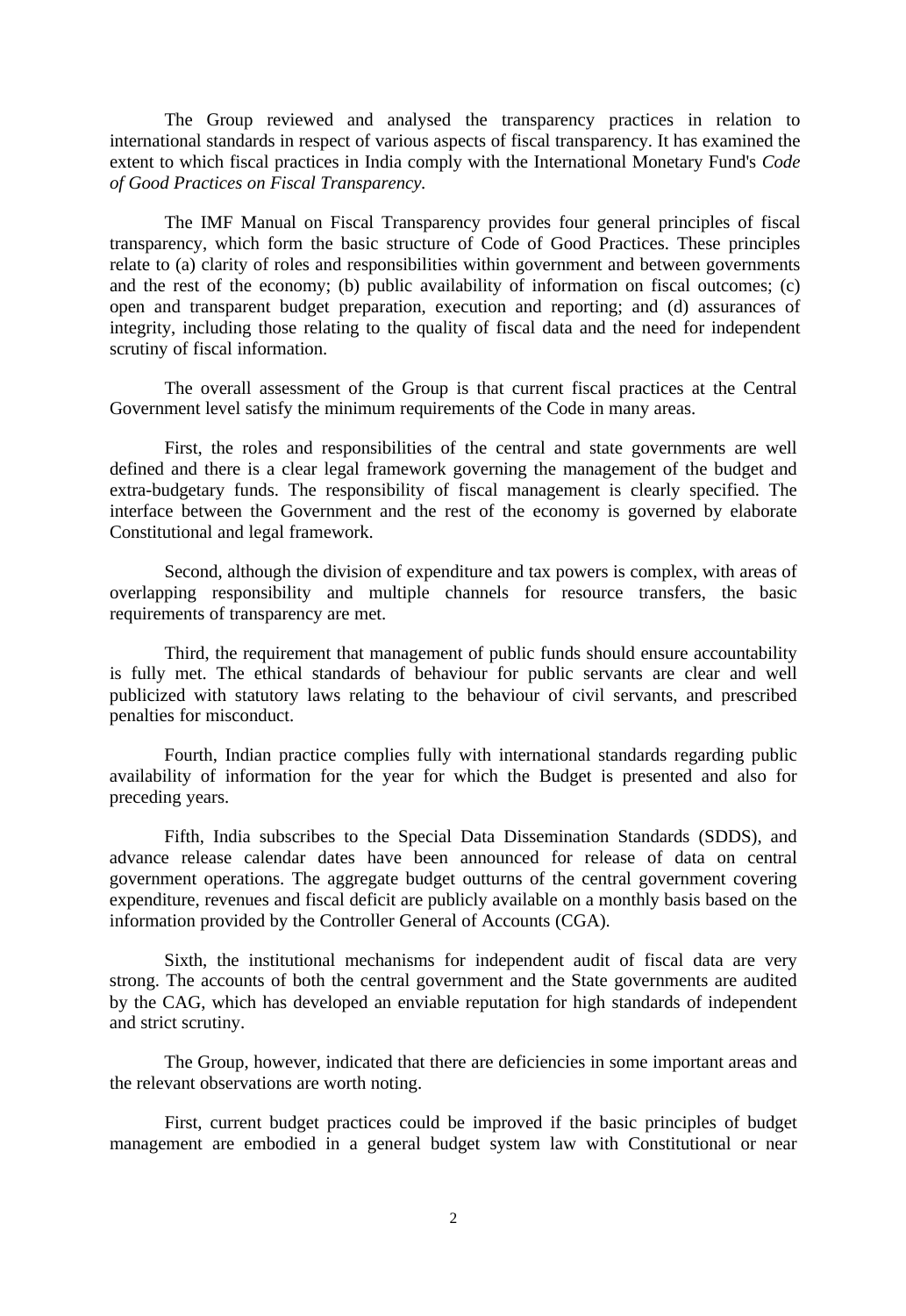Constitutional status. Hence, the Group recommends that the scope of the FRB be amplified to include the essential elements of a budget law, list macro-economic assumptions regarding GDP growth, inflation, export and import growth, current account deficit, savings and investment rates, and project major categories of expenditure and revenue for two years ahead.

Second, since information provided on contingent liabilities, major tax expenditures and quasi-fiscal activities by both central and state governments and also quantification of fiscal risks is inadequate, it recommends increased reporting of these elements, because ignoring these would understate the potential fiscal risk.

Third, given the scale of fiscal activity and the size of state level fiscal imbalances and other relevant extra-budgetary transactions, the group suggests provision of information on consolidated position of central and state governments, the overall public sector balance, as also on government equity in public sector enterprises and outstanding loans to these enterprises and the Oil Pool Account deficit.

Fourth, the simplification of the tax structure, with greater use of information technology, especially electronic filing, is called for in view of the complexity of the tax structure, especially the large number of exemptions, which create room for uncertainty and administrative discretion.

Fifth, from the central bank's perspective, the Group indicated that the most important deficiency relates to the prevalence of quasi-fiscal activities (QFAs) undertaken by the banking system and by non-financial public sector enterprises, which are not transparently identified and quantified. It notes that the RBI continues to provide direct support to government securities at the primary issue stage, in order to limit the impact of government borrowing on the market interest rate for government securities. It recommends the implementation of the FRB proposal, that the RBI end the practice of providing direct support to government securities at the primary issue stage, by the end of 3 years, with effect from April 2004.

The overall assessment by the Group is: "To summarise, current fiscal practices at the central government level meet most of the minimum requirements of the Code and the gaps identified above could be closed in a relatively short time. We recommend that action should be taken as outlined above to close these gaps so that India can be said to be complying fully with the Code. The FRB contains many of the important initiatives need in this context". (The Group uses the acronym FRBMB for FRB).

In regard to fiscal practices at the state level, they were felt to be generally behind the standards achieved at the central government level, thus it recommends that the Finance Secretaries Forum could review the *Report of the Advisory Group on Fiscal Transparency* and determine a set of minimum standards on transparency which all state governments should achieve within a three year period.

In brief, the Group focuses on provisions relating to Budget management in FRB as an adequate response to the need for enhancing fiscal transparency. It must be noted that the Group's recommendations are neutral to the actual content and conduct of fiscal policy.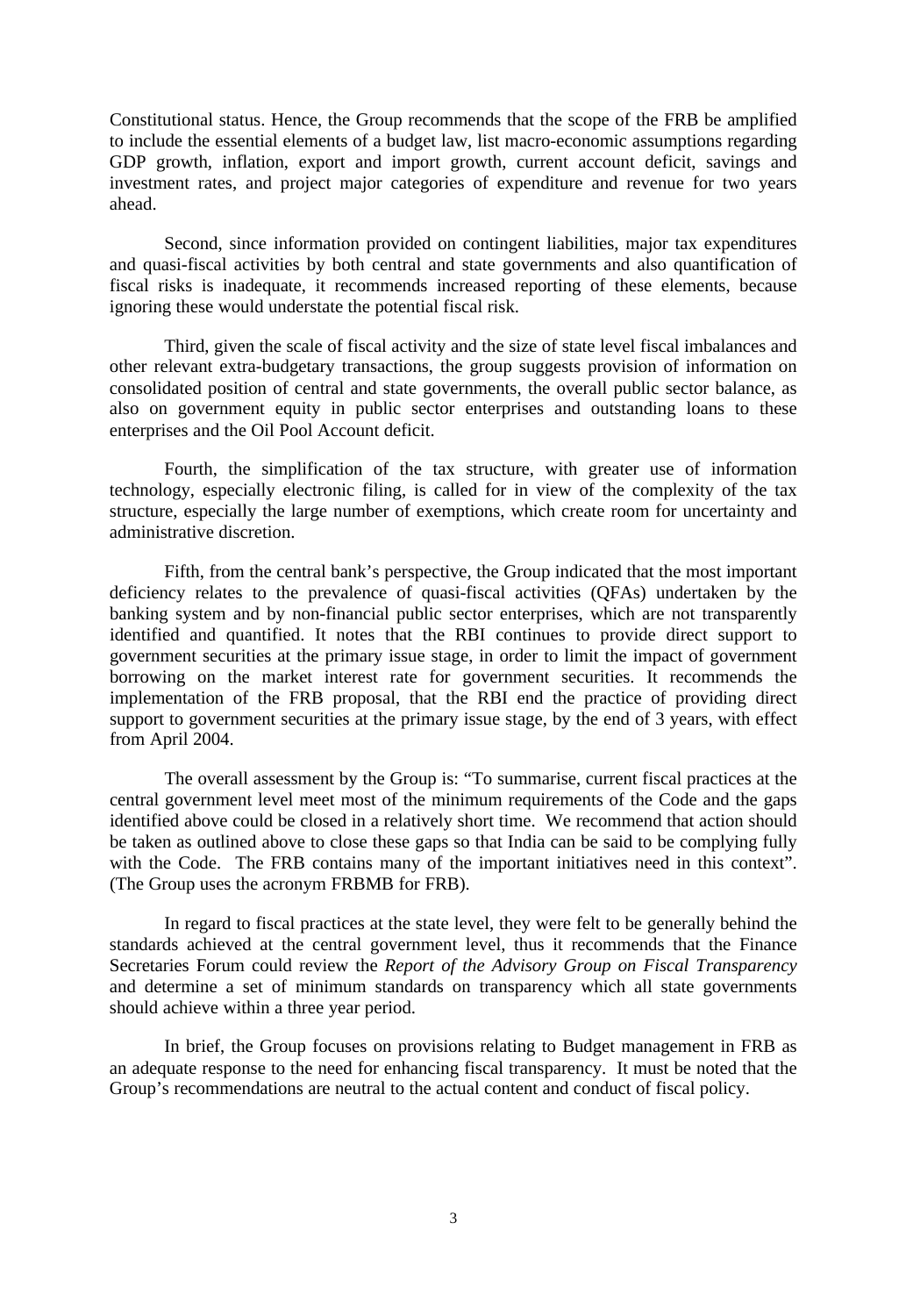# **Fiscal Policy**

Transparency in fiscal operations implies openness towards public about structure and functions of the Government, fiscal policy intention, public sector accounts and fiscal projection. Fiscal transparency is important because fiscal soundness is a core requirement for financial stability and transparency is needed for markets to be able to assess fiscal soundness accurately. However, there is a distinction between fiscal transparency and the other two ingredients of good fiscal management *viz*., the soundness of public finances and the efficiency of fiscal policy instruments. The soundness of fiscal management relates to the macro-economic issue of the fiscal balance, which is essential for stability. The efficiency of fiscal policy instruments relates to the micro-economic issues of the efficiency of particular expenditure programmes in achieving their objectives and the efficiency of tax policies in raising revenues with minimum economic distortion.

The challenges of fiscal policy in India are well known but the measures envisaged to enhance the quality of fiscal management need to be debated, not merely at the time of the budget-presentation but on a more continuous basis preferably in a medium term framework. It may be worthwhile to briefly recall the current thinking as enunciated by (a) strategy of Tenth Five Year Plan, (b) discussion paper on medium term fiscal strategy, (c) Report on Tax Policy and Tax Administration, (d) Reports on Expenditure Commission, (e) Report of Tax Reforms commission in Karnataka; and (f) observations of Finance Commission on Public debt.

# Tenth Five Year Plan (2002-2007) Strategy

The Macroeconomic parameters adopted for the Tenth Plan as set out in the Draft Approach Paper describes the base-line position and the Tenth Plan target. The base-line scenario is described as one emerging from current macro-economic trends supplemented by the fiscal measures, which are already in the pipe line.

- (a) Average GDP growth rate per annum is expected to reach 8 per cent in the target scenario from 6.5 per cent in the base line scenario.
- (b) Gross investment rate is expected to increase to 32.6 per cent from 27.8 per cent in the base line.
- (c) Implicit incremental capital out-put ratio (ICOR) from 4.28 per cent in base line to improve to 4.08 per cent in the target scenario.
- (d) Current account deficit to increase from 1.5 per cent of GDP to 2.8 per cent of GDP in target scenario.
- (e) Gross domestic savings from 26.3 per cent in base line to increase to 29.8 per cent in target scenario with public sector savings ratio rising from 2.4 per cent of GDP to 4.6 per cent.
- (f) Within public sector, Government savings would show a turn around from negative 0.6 per cent to 1.7 per cent of GDP, while public enterprises would decline from 3 per cent to 2.9 per cent.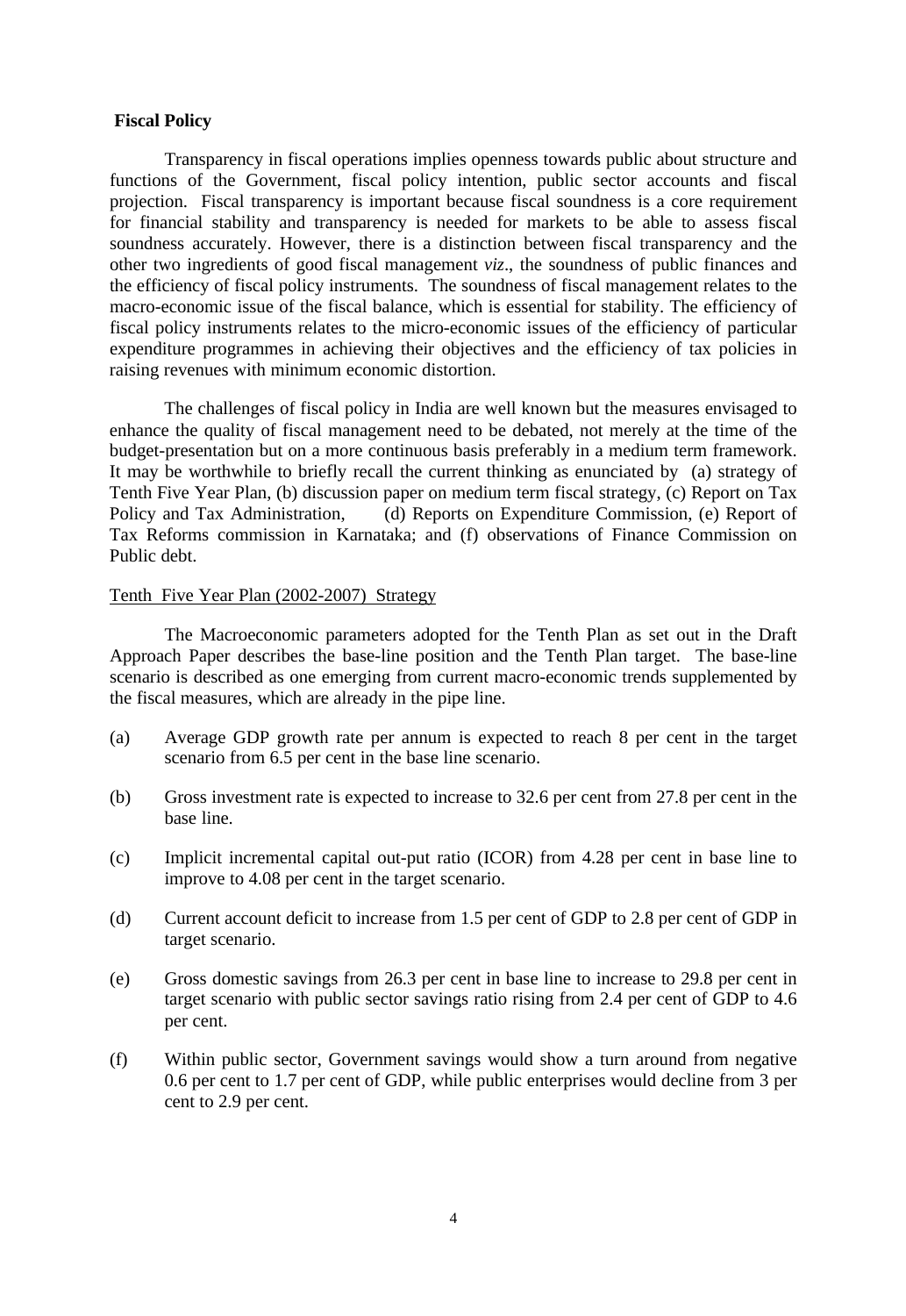(g) Private corporate sector savings to increase from 4.9 per cent to 5.8 per cent, while household sector savings would improve from 19.0 per cent to 19.4 per cent in the target scenario.

Consistent with the macro-parameters, the Tenth Plan approach paper presented a fiscal correction scenario for the Central Government needed to achieve GDP target. These are:

- (a) Fiscal Deficit of the Centre is to reduce from 5.0 per cent during the Ninth Plan to 2.6 per cent of GDP in the Tenth Plan. The combined gross fiscal deficit of the Centre and States is targeted at 3.3 per cent during the Tenth Plan.
- (b) Revenue Deficit of the Centre is to reduce from 3.4 per cent of GDP during Ninth Plan to 0.5 per cent in the Tenth Plan.
- (c) Revenue receipts of the Centre is to grow from 9.1 per cent of GDP in the ninth Plan to 10.2 per cent in Tenth Plan.
- (d) Revenue Expenditure is to reduce from 12.5 per cent of GDP in Ninth Plan to 10.7 per cent in the Tenth Plan.
- (e) Total expenditure is to reduce from 15.4 per cent of GDP in the Ninth Plan to 14.0 per cent of GDP in the Tenth Plan.
- (f) Non-Debt Capital receipts is to increase from 0.8 per cent of GDP in Ninth Plan to 1.2 per cent in the Tenth Plan.

The draft approach paper identified several decisions that have to be made to achieve the fiscal correction needed at the Centre.

- (i) Gross Budgetary Support for the Plan should be steadily increased as percentage of GDP to 5 per cent by the terminal year of the Plan, implying average annual growth of 18.3 per cent per annum.
- (ii) Reduction in the number of government employees by 3 per cent per year with no new recruitment during the five year period. All additional requirements should be made through redeployment and rationalisation of various Ministries.
- (iii) Non-Plan expenditure excluding interest payments, defence allocations and pay and allowances held constant in real terms to current level implying annual growth rate of 5 per cent.
- (iv) Gross tax (including diesel cess) to GDP ratio rising from 9.16 per cent in 2001-02 to 11.7 per cent in 2006-07 implying a buoyancy of 1.44 per cent.
- (v) Disinvestment process to be accelerated, yielding Rs.16,000 crore Rs.17,000 crore per year on the average over the first three years of the Tenth Plan.
- (vi) Higher tax revenue should be achieved mainly through buoyancy and expansion of the tax base. Besides, a widespread and bold imposition of user charges of all nonmerit goods.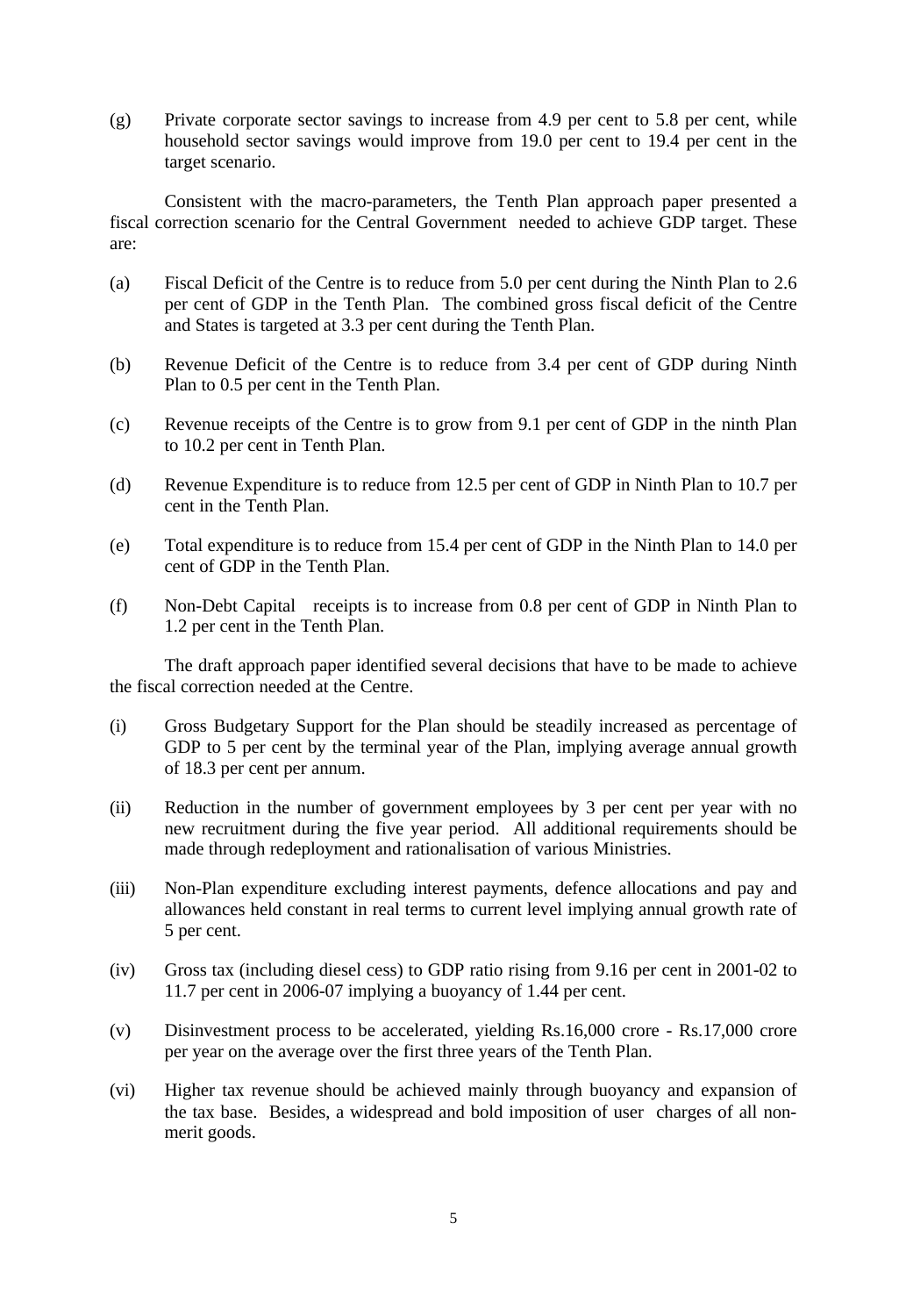It is obvious that fiscal corrections at the Centre and States, are critical to reach even the modest targets for growth indicated in the approach paper and decisions needed are perhaps of a hard nature.

### Medium Term Fiscal Strategy

A Discussion Paper *viz*., "India: Primary Aspects of a Medium Term Fiscal Strategy" prepared by Parthasarathi Shome in December 2000, highlighted major fiscal policy issues in India. Major observations of the Discussion Paper are:

First, on Centre's tax reform the Paper notes that while bringing down customs tariff rates to internationally comparable levels is a challenge, a greater challenge remains in terms of streamlining the exemptions. While there has been palpable progress in restructuring, the central excise rate structure as well as in reducing distortions by minimising taxation of inputs, existing leakages from the tax base through exemptions pose a major problem. A major medium term challenge remains the coordination of central excises (CENVAT) with a state level VAT, with the objective of structuring a national VAT. Finally, it is imperative to introduce comprehensive taxation of services at the central level at the earliest. It should also be seriously considered for appropriate assignment at the levels of states and local bodies.

Second, on State's tax reform, the Paper notes that some states are moving ahead with their own VAT reforms pertaining only to intra state sales. These attempts are not as yet coordinated fully among states and may conflict with agreements on the floor rates of their sales tax regimes. It is important to address the issue of a state level VAT that includes interstate trade. This will obviously require close coordination among states and also with the centre which should be facilitated by guidance from the Centre.

Third, on expenditure policy, the Paper recommends that in accordance with the Pay Commission and Expenditure Commission recommendations, the Ministry of Finance should propose a definitive strategy to reduce non-Plan expenditures. Its wage bill should be reduced through reduction in Government employment by a tenth as a first step, going upto a third in the final analysis in reflection of latest Expenditure Commission and Pay Commission recommendations.

Fourth, turning to subsidies, the Paper reiterates that subsidy reforms should be directed towards reduction in their size; making them of finite duration; using them for strict economic objectives; making them transparent; and administering them through final goods, with a view to maximising their reach towards the target population at minimum cost. Recovery rates, even for non-merit services are low. Most important, an increase in user charges in agriculture, irrigation, industries, power and transport would substantially mitigate pressures on the fiscal deficit.

Fifth, if public debt is to be amortised completely in 5-20 years, the Paper draws attention to the severe pressure on the primary balance-fiscal balance net of interest payments - that will ensue. Of course, if disinvestment in public enterprises progresses with some success, the proceeds could be utilised to amortise public debt. In the absence of any such indication, however, the debt sustainability simulations of the Paper do not assume any role of disinvestment proceeds in retiring public debt.

Finally, the performance of individual states in terms of their fiscal deficit to GDP ratios has not changed much over the past decade, with poor performers remaining below the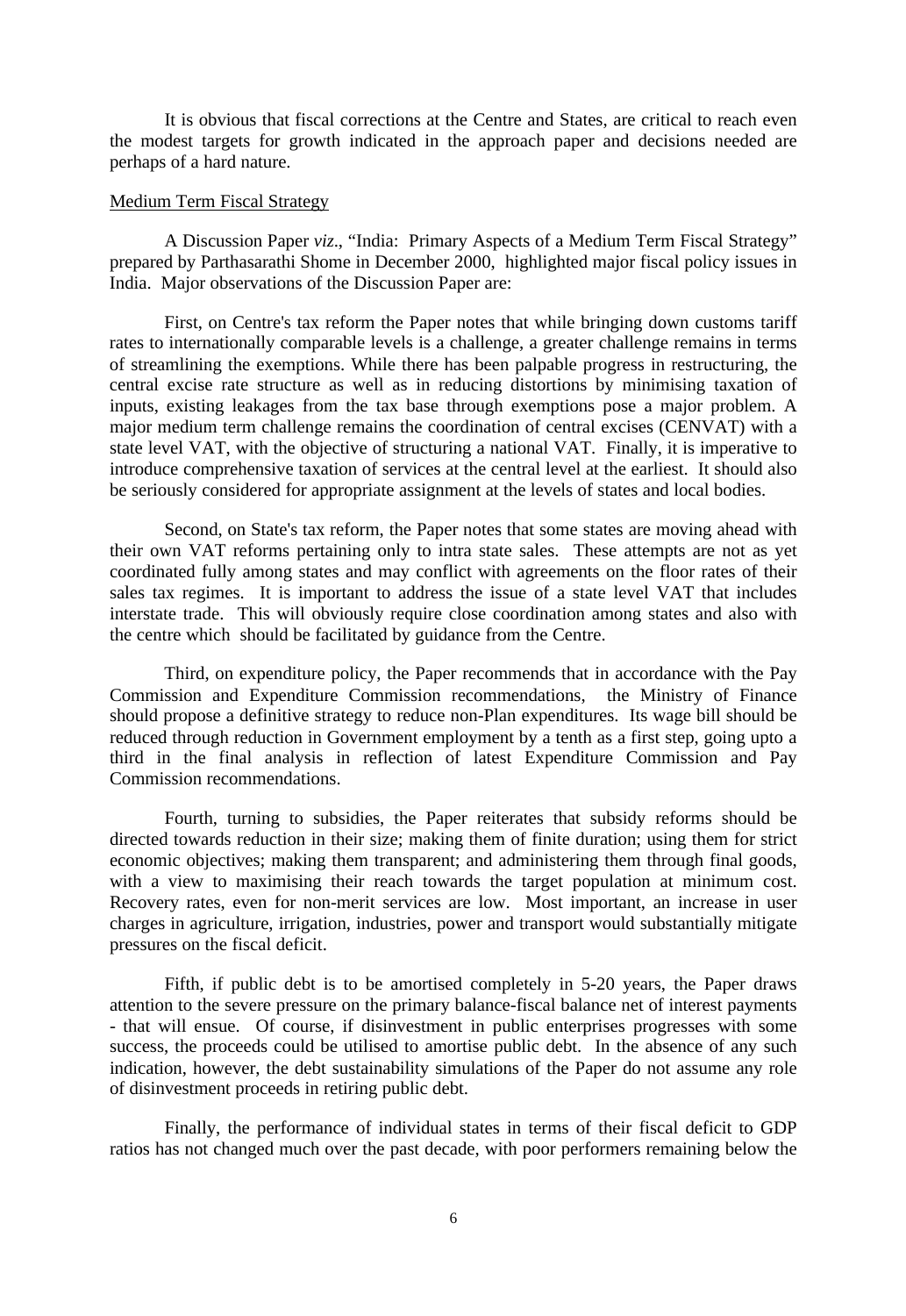better performers. This indicates as per the Paper that the Centre's revenue sharing and redistribution across states have not necessarily encouraged states to improve their performance.

# Report of the Advisory Group on Tax Policy and Tax Administration

The Planning Commission constituted an Advisory Group under the Chairmanship of Prof. Parthasarathi Shome in July 2000 to study tax policy and tax administration issues and make appropriate recommendations at different levels of Government with the purpose of generating adequate resources for the Tenth Five Year Plan (2002-03 to 2006-07). The Group submitted its Final Report in May 2001.

The Group has made revenue projections for Tenth Plan period based on an overall growth in GDP of 15 per cent in normal terms during the Tenth Plan period. The Group has observed that the Tax-GDP ratio of Centre and States has declined from 16.07 per cent of GDP in 1989-90 to 14.18 per cent in 1999-2000. Consistent with the GDP target, the Group has set in a target of Tax-GDP ratio of 17.78 per cent by the terminal year of 2006-07 from 14.09 per cent in 1999-2000. This would imply a 3.69 percentage point increase in Tax-GDP ratio. Of this increase, the Centre would have to achieve 2.08 percentage points of GDP and the States 1.61 percentage points of GDP through intensified tax revenue effort. In the case of Central Taxes, the Group assigns increase in terms of GDP in excise duties from 3.2 per cent to 3.5 per cent (+0.3 per cent), corporation tax 1.6 per cent to 2.4 per cent (+0.8 per cent) and personal income tax from 1.4 per cent to 1.9 per cent  $(+0.5$  per cent). Service tax is projected to increase from 0.10 per cent of GDP in 1999-2000 to 0.57 per cent of GDP in 2006-07 (+0.47 per cent). At the State level, sales tax is projected to increase from 3.1 per cent of GDP to 4.1 per cent (+1.0 per cent), and State excise from 0.8 per cent to 1.0 per cent  $(+0.2$  per cent).

Some of the major recommendations on Tax policy measures which have revenue implications are: (a) maximum marginal rate of personal income tax rate be retained at 30 per cent and retention of the existing three rate structure with modification in slabs. (b) the corporate tax rate not to exceed the maximum marginal personal income tax (30 per cent), coupled with abolition of the distribution tax on dividends and consequent reduction of the tax rate for foreign companies to the level recommended for domestic companies, (c) the 20 per cent dividend tax should be abolished, and instead, the Minimum Alternative Tax should be reconstituted as a tax equal to the aggregate of 0.75 per cent of adjusted net worth plus 10 per cent of the dividend distributed, (d) the income of the Funds should be subjected to tax at the lowest marginal rate of personal income tax, i.e., at 10 per cent, (e) in respect of Union Excise Duty, a two-rate structure of 16 per cent together with a higher rate which should be introduced with an increasing number of items to be converged to fall under the 16 per cent rate to minimise classification problems. (The rates would have to be adjusted for inclusion of services in the CENVAT), (f) the median tariff rate in regard to Customs Duties should be brought down to 25 percent in the 2002-03 budget since the objective should be to bring down the median tariff rate to 20 percent in 2003-04 and 15 per cent in 2004-05.

The Group recommended that States should adopt a consumption type Value Added Tax (VAT) i.e. there should be no distinction between raw materials and capital goods in allowing VAT credit. The consumption base must comprehensively include manufacturers and dealers of all goods indicated in sales tax schedules. Further, the VAT on services should be fully integrated with the VAT on goods, both in its design and administration, with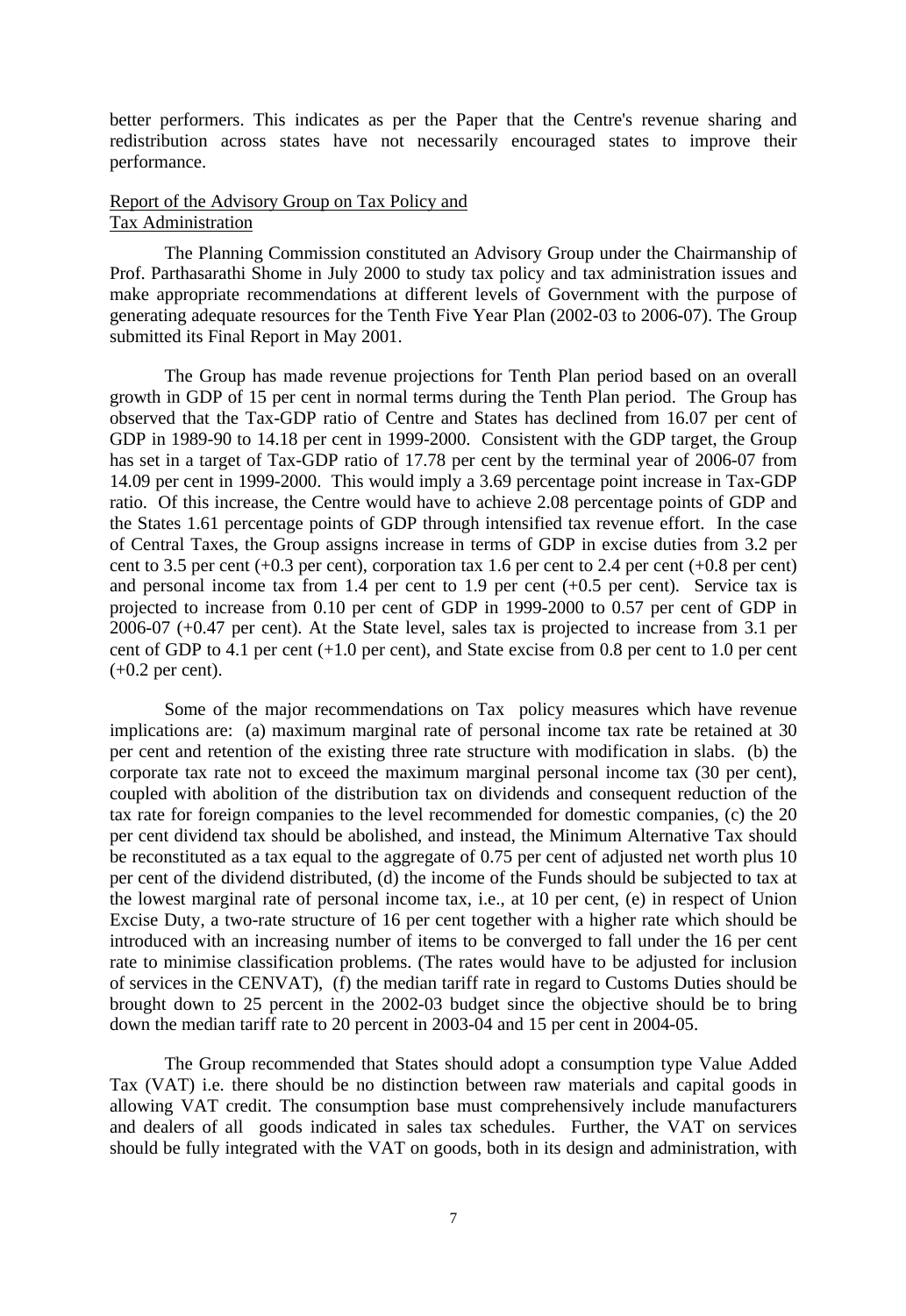an appropriate mechanism to set-off service input tax against goods output tax and *vice versa*. A destination based, invoice credit method, dual VAT one at the Central level and another at the level of States comprising both goods and services could be envisaged by the end of the Tenth Plan**.**

Of particular reference to financial sector and conduct of monetary policy are the recommendations relating to elimination of tax incentives on savings. The Group suggests that tax incentives under Sections 80CCC, 80, 80L and 10(15) of the Income Tax Act be abolished, at least in phases. Tax concessions under Sections 80D, 80DD, 80DDB and 80E are to be given in the form of tax credit rather than as deduction from income to improve equity. The rollover provision relating to capital gains under Section 54, 54B. 54D, 54EA and 54EB are sought to be removed. It may be noted that the Union Budget 2001-02 has already initiated measures in this direction.

The Group also suggested that Provisions of Sections 10(8), 10(8A), 10(8B), and 10(9) be deleted, which provide exemption of foreign income and remuneration**.**

### Expenditure Reforms Commission

The Government has set up an Expenditure Reforms Commission to improve expenditure management and to find solution to the process of downsizing of Government in a systematic way so that the role and administrative structure of the Government are reduced. The first report deals with Food Subsidy and the second report mainly dealt with rationalising fertiliser subsidy and optimising Government staff strength.

The Union Budget 2001-02 has effected some of the recommendations of the Expenditure Reforms Commission.

First, the Budget has proposed that instead of providing subsidised foodgrains, financial assistance will be provided to the State Governments to enable them to procure foodgrains to Below Poverty Line families at subsidised rates.

Second, Government has decided to implement the recommendations of the Expenditure Reforms Commission for a phased programme of complete decontrol of urea by April 1, 2006.

Third, downsizing in six Ministries will be implemented by July 31, 2001 and identified surplus staff transferred to the surplus pool.

# Report of the Tax Reforms Commission in Karnataka

There are several aspects of fiscal stress at state level, which have been articulated, in the annual publication on State Finances brought out by RBI. Hence, in the current narration, only a latest report on tax reform at state level is described.

The Government of Karnataka as a part of efforts towards economic restructuring, set up the Tax Reforms Commission to (i) study the existing tax structure and tax collection procedures in Karnataka and (ii) to recommend measures for augmenting State's tax revenue by widening tax base and preventing tax evasion.

The Report dealt with (i) extension of the tax base by increasing coverage and removing exemptions and concessions, (ii) rationalisation and reduction in tax slabs with an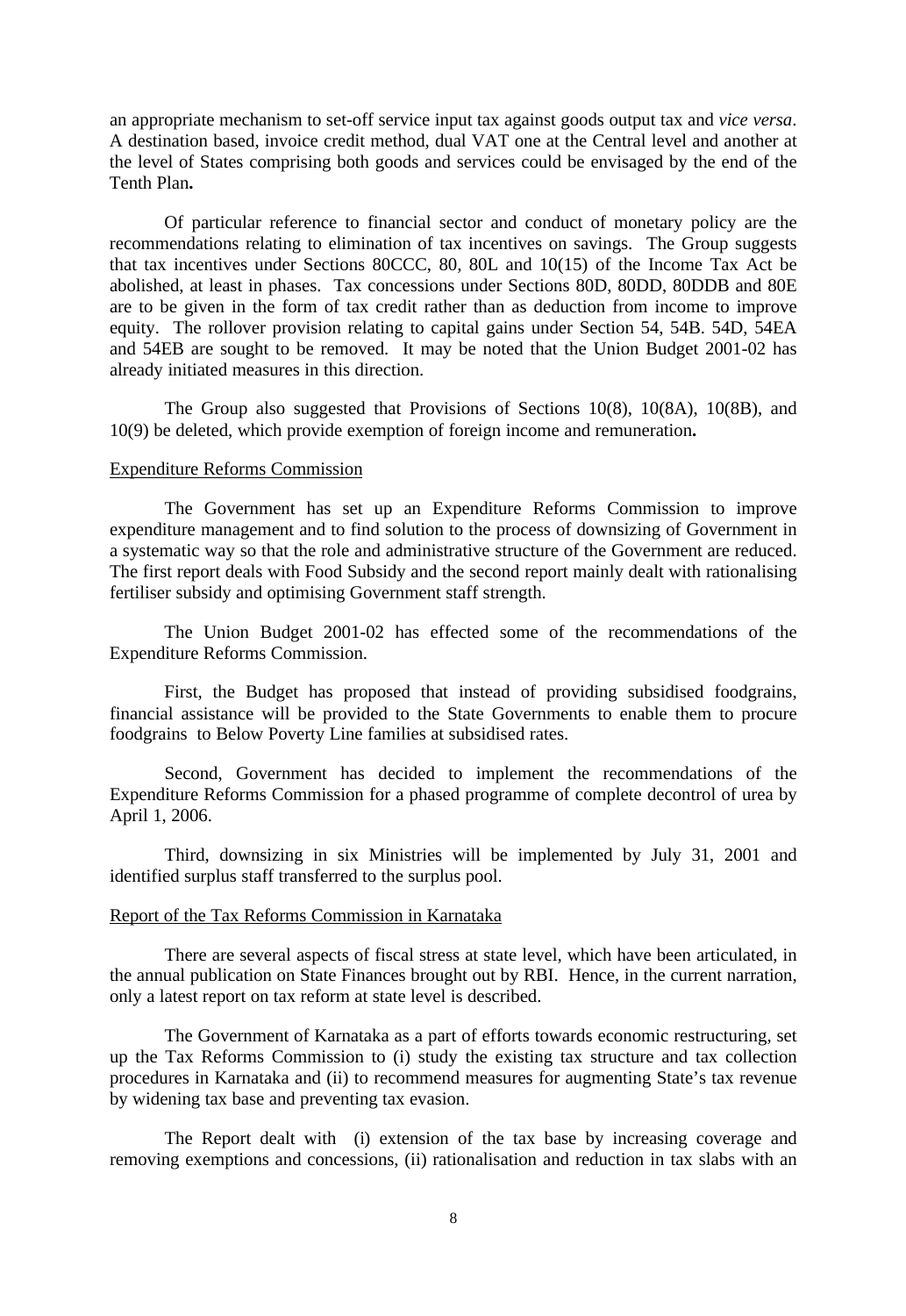eye on the basic growth and equity objectives of each tax, (iii) tax rates (whether ad valorem or specific) and their effects on distribution of the tax burden and the incentive-disincentive structure for economic agents and consumers and (iv) improvements required in governance to improve voluntary tax compliance as also to facilitate administration.

With regard to sales tax, the Commission has recommended elimination of exemptions and concessions, broadening of the tax base and simplification of tax structure. The Commission has suggested restructuring of sales tax rates by classifying commodities under three tax rates 4 per cent, 8 per cent and 12 per cent.

The Commission has recommended introduction of value added tax (VAT) at the State level with a view to minimizing distortions and improving revenue productivity. To facilitate this, the Report has detailed sequential steps that are required to ensure smooth transition to the VAT by drawing a road map for adoption of VAT at State level.

The Report has also noted certain inter-State issues with regard to introduction of VAT. It is observed that given the floor rates agreed to by States, it would be difficult to design a VAT that is single rated or two rated by any particular State. Further, it would be necessary for the Center to give up power to levy Sales Tax on certain commodities. Yet another issue relates to revenue loss for the State on account of VAT. The States are presumably expecting that the Centre will make up the revenue loss emanating from the process of change. There is a need to consider the issue of revenue compensation to losing states in a comprehensive manner. Otherwise, the process of VAT introduction in all States is likely to become less viable and it is certain to slow down.

The commission has recommended that a list of beneficiaries of tax exemptions and concessions above a limit should be placed before the legislature and the public as a part of the annual budget exercise. The Report recommends strengthening of the information system in the State by creating a database on major taxpayers and computerisation of the tax returns.

# Eleventh Finance Commission's Observations on Public Debt

One of the terms of reference of the Eleventh Finance Commission (EFC) was to review the state of finances of the Union and the States and suggest ways and means whereby Governments, collectively and severally, may bring about a restructuring of public finances so as to restore budgetary balance and maintain macroeconomic stability. Regarding public debt, the major observation of the EFC were:

- ß First, the ratio of government debt (including external debt) to GDP is currently about 65 per cent. At the current level of indebtedness, over 40 per cent of the gross revenues of the Centre go into interest payments alone. In case of States, interest payments constitute on an average about 22 per cent of the revenue receipts. If the public finances are to be restructured, the level of government debt should be brought down to a level that would help to contain interest payments to a reasonable proportion of revenue receipts so that adequate revenues are available for providing essential public services.
- ß Second, the growth of domestic debt of the Government had slowed down in the nineties following the fiscal corrections in the early years of the reforms with a narrowing of the wide gap between debt growth and nominal GDP growth that prevailed in the eighties (19.4 per cent as against 14.9 per cent). Yet, domestic debt growth continued to outpace growth in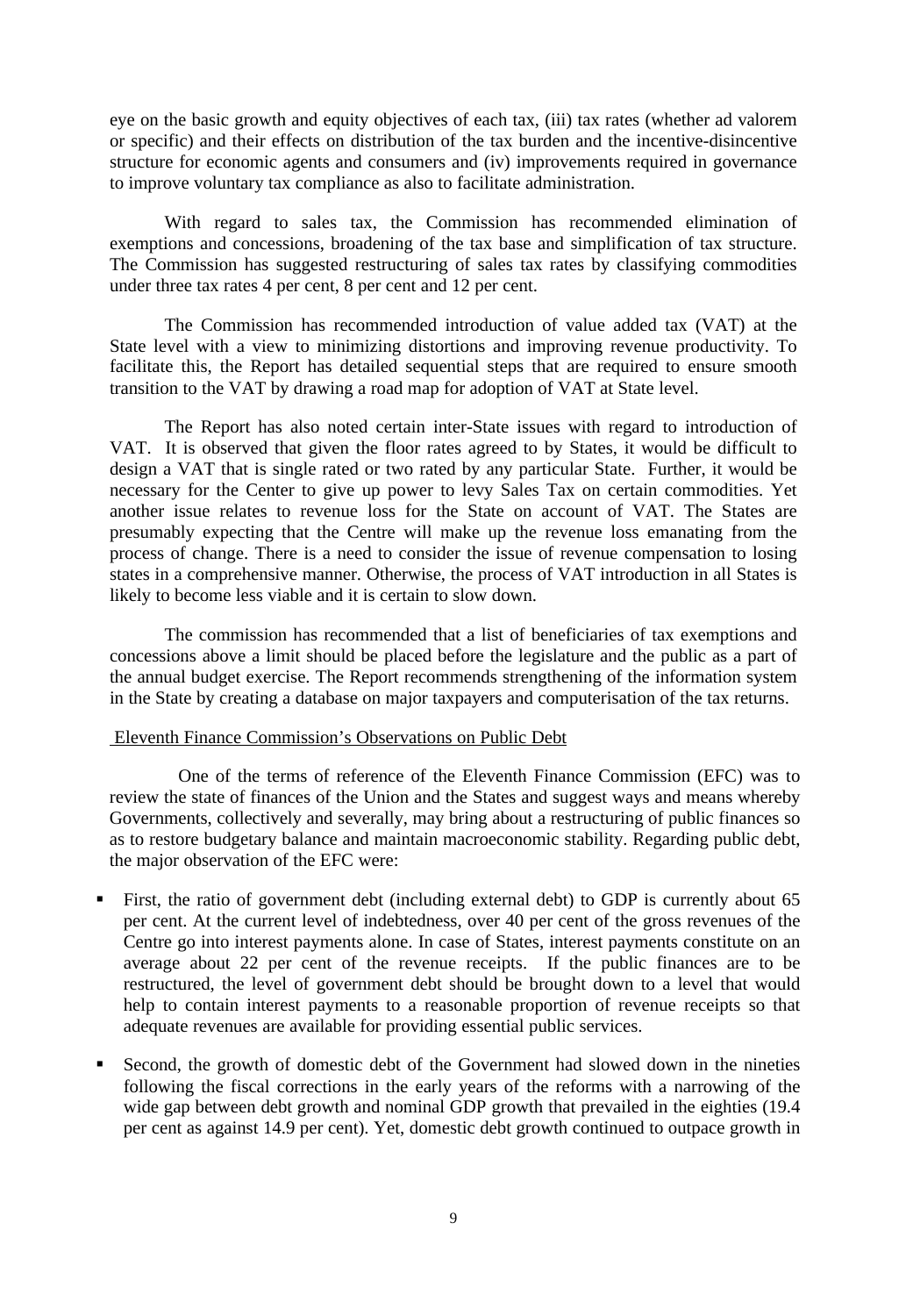GDP in the nineties as well (15.2 per cent as against 12.5 per cent), pointing to the unsustainability of the fiscal deficit.

- ß Third, currently, the sustainability condition is violated in the budgets of the Centre, in the combined accounts of the Centre and States and individually in many States. Unless the present trends are reversed, and the deficits are brought down, the debt-GDP ratio will keep growing undermining the solvency of the public sector.
- ß Fourth, one of the basic structural weaknesses of the fiscal system is the ballooning of the pension liabilities of the public sector, a "ticking time bomb," which may require some viable scheme of pension funding.
- ß Finally, from the angle of solvency and the likely impact of the high debt-GDP ratio on the economy and the Government budget, for the system as a whole, i.e., Centre and States combined, the debt-GDP ratio needs to be reduced to around 55 per cent from its current level of 65 per cent. For this level to be attained and sustained, the proportion of interest payments to revenue receipts should not go beyond 25 per cent as against the current level of 35 per cent. This will further require raising the level of revenue receipts to GDP to 20 per cent. While for the Centre the desirable norm for interest payments would be 35 per cent of revenue receipts, for the States this ratio should be at about 18 per cent.

## **Fiscal Responsibility**

The Government of India constituted the Committee on Fiscal Responsibility Legislation on January 17, 2000 to go into various aspects of the fiscal system and recommended a draft legislation on fiscal responsibility. This was followed by an announcement in the Budget 2000-01 for a strong institutional mechanism embodied in a "Fiscal Responsibility Act" and bring the necessary legislative proposals to the Parliament. Accordingly, the Fiscal Responsibility and Budget Management Bill, 2000 was introduced in Lok Sabha in December 2000.

The Bill envisages that the Central Government is to lay before both Houses of Parliament, along with the annual Budget in each financial year, three statements of fiscal policy, viz., Medium-term Fiscal Policy Statement; Fiscal Policy Strategy Statement and Macro-economic Framework Statement. Further, the Central Government is required to take appropriate measures to eliminate the revenue deficit, bring down the fiscal deficit and build up adequate revenue surplus and in particular (a) reduce revenue deficit by an amount equivalent to one-half per cent, or more of the estimated gross domestic product at the end of each financial year beginning on the  $1<sup>st</sup>$  day of April 2001; (b) reduce revenue deficit to nil within a period of five financial years beginning from the initial financial year on the  $1<sup>st</sup>$  day of April 2001 and ending on the  $31<sup>st</sup>$  day of March 2006; (c) build up surplus amount of revenue and utilise such amount for discharging liabilities in excess of assets; (d) reduce fiscal deficit by an amount equivalent to one-half per cent or more of the estimated gross domestic product at the end of each financial year beginning on the  $1<sup>st</sup>$  day of April; (e) reduce fiscal deficit for a financial year to not more than two per cent of the estimated gross domestic product for that year within a period of five financial years beginning from the initial financial year on the first day of April 2001 and ending on the  $31<sup>st</sup>$  day of March 2006, and (f) not give guarantee for any amount exceeding one-half per cent of the estimated gross domestic product in any financial year and;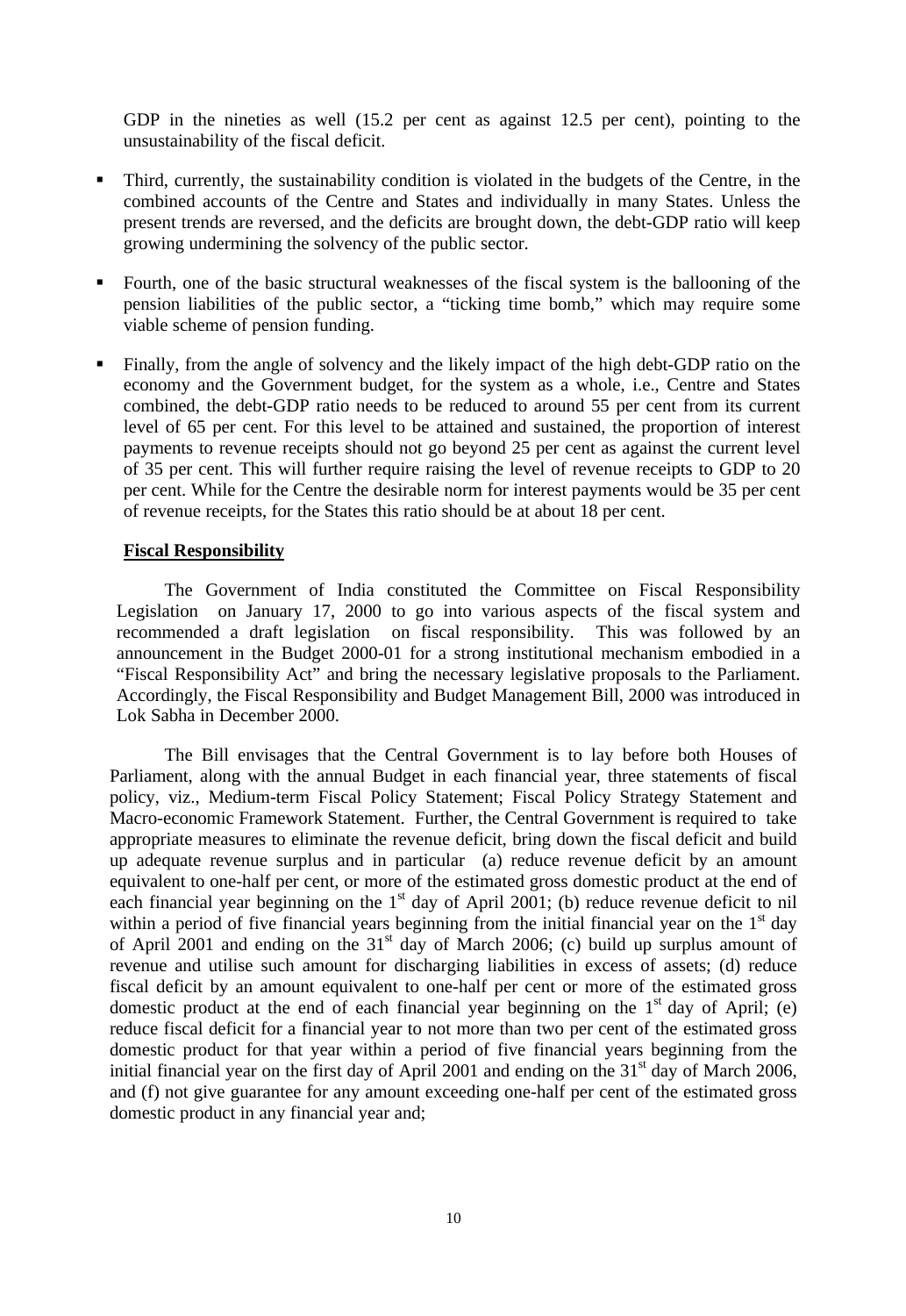Further, the Central Government has to ensure within a period of ten financial years, beginning from the initial financial year on the  $1<sup>st</sup>$  day of April 2001, and ending on the  $31<sup>st</sup>$ day of March 2011, that the total liabilities (including external debt at current exchange rate at the end of a financial year) do not exceed fifty per cent of the estimated gross domestic product for that year. There are provisions for relaxation from deficit reduction to deal with unforeseen demands on the finances of the Central Government on account of national security or natural calamities of national dimension.

Of particular relevance to Reserve Bank is the prohibition of direct borrowings by the Central Government from the Reserve Bank of India after three years, except by way of advances to meet temporary cash needs under certain circumstances. It must be noted that this provision does not prohibit participation of Reserve Bank in secondary market and does not eliminate monetisation. However, the scope for private placement of debt with RBI or devolvement of auctions of public debt on RBI is eliminated. In other words, the extent and terms of such monetisation would depend on the judgement of Reserve Bank in regard to overall stability. Such operational freedom to RBI, whether enshrined in the FRB or not, is essential to assure the system that conduct of monetary policy balances the three relevant elements, namely, the fiscal needs of Government, the compulsion of deregulated interest rate regime and requirements of a more open external sector. In fact, separation of functions of a public debt manager from that of monetary authority should be viewed in this context.

### **Links between Fiscal, Monetary and Financial Transparency**

In view of the linkage between fiscal and monetary policies, fiscal transparency should be accompanied by transparency in monetary and financial policies. Thus, the Advisory Group on Transparency in Monetary and Financial Policies (Chairman: Shri M. Narasimham) indicated an overall concept and context of transparency, evaluated India's compliance with international codes and made several recommendations.

First, in the context of their Report, the Advisory Group explained that transparency refers to an environment in which the objective of policy, its legal, institutional and economic framework, policy decisions and their rationale, data and information relating to monetary and financial policies and the specifics of accountability of different agencies are provided to the public in an unequivocal and understandable manner and accessible on a timely basis. Transparency should not be viewed as an end in itself, but a necessary prerequisite of good governance as policy actions pass through the test of public scrutiny. The Advisory Group was of the view that greater transparency would compel the authorities to bring about a greater degree of rigour in the formulation of strategies and choice of instruments and there are distinct advantages in a well-informed public debate on the objectives and instruments. At the same time, the Advisory Group recognized that there may be good reason, for central banks not to disclose certain internal deliberations and documentation and near-term monetary and exchange rate policy implementation strategies. The authorities have to display considerable finesse while drawing the line on disclosures. The Advisory Group further observed that monetary policy is only an aspect of overall economic policy and, therefore, there is need for convergence in policies as also transparency in other aspects of economic policy.

Secondly, on the basis of a critical evaluation of India's compliance with International Codes, the Advisory Group noted that the RBI's policies and operations largely conform to the IMF Code, but there are clearly a number of areas where improvements need to be made before India can be said to be fully compliant with the IMF Code. In the area of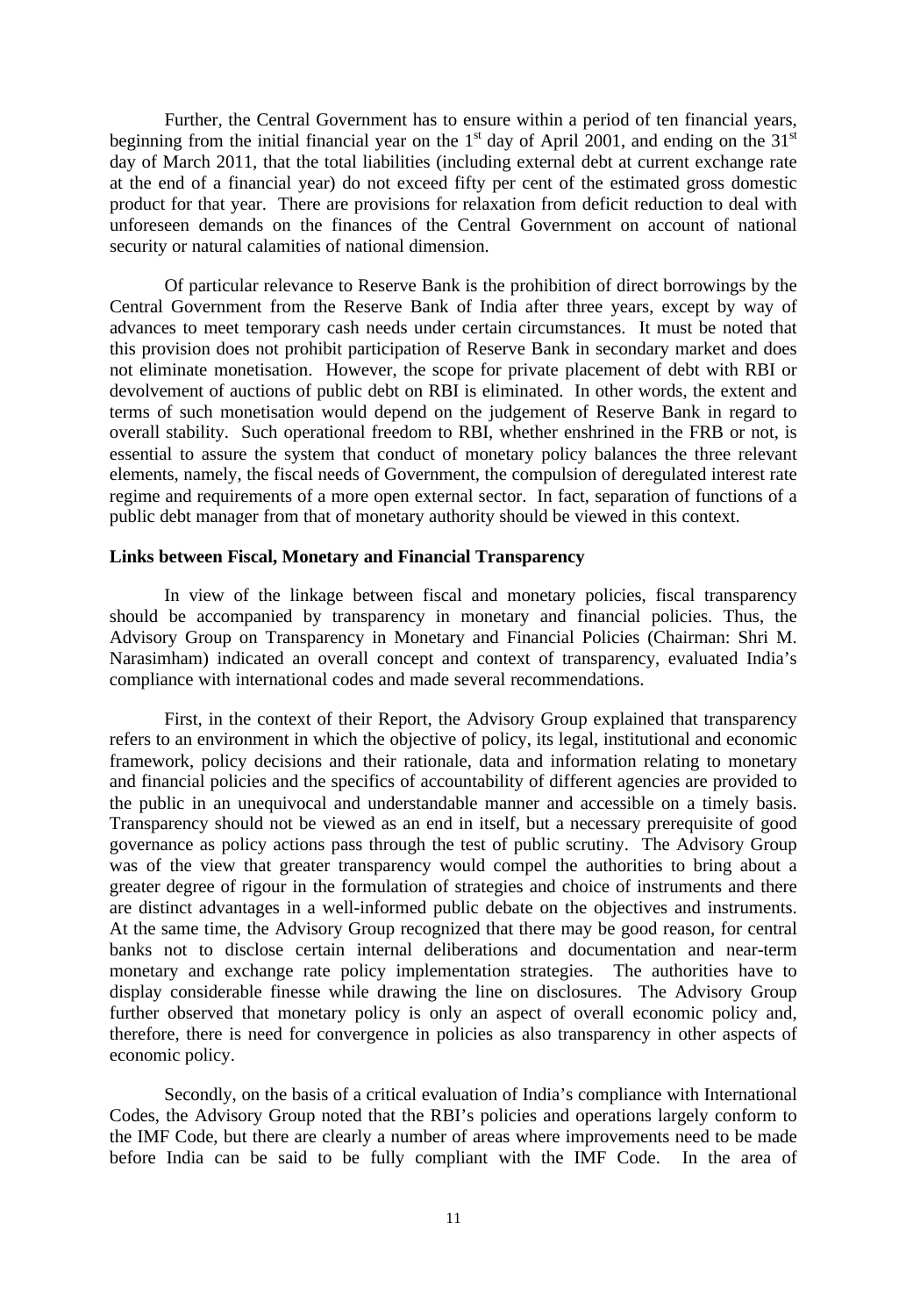dissemination of information and the rationale of policies, the RBI could be considered as being in accord with international best practices though there could be scope for further improvement, especially in providing precision to the monetary policy mandate and revealing of the process of monetary policy formulation. The Advisory Group recommends that the process of communicating the policy process, *albeit* on a *post facto* basis, needs to be institutionalised.

Thirdly, the Advisory Group recommended that the determination of interest rates should be exclusively a monetary policy function and that there should be well calibrated legislative measures to separate debt management and monetary policy functions. The Government should set up its own independent Debt Management Office to take over, in a phased manner, the present debt management functions discharged by the RBI. The Advisory Group recognized that separation of debt management and monetary policy is a necessary but not a sufficient condition for an effective monetary policy, which would also require a reasonable degree of fiscal responsibility.

Fourthly, the Advisory Group was of the view that what the RBI needs, by way of autonomy is headroom to operate monetary policy and this it would have once debt management is separated from monetary policy and the fisc is in reasonable balance. Over a phased period, as debt management is gradually distanced from monetary policy, the Government and RBI should progressively work towards greater clarity in publicly setting out the objectives of monetary policy. The RBI should evolve a move to greater transparency in setting out the process of monetary policy formulation so that accountability of the RBI can be properly assessed.

Fifthly, the Advisory Group made several other recommendations relating to desirability of single objective for monetary policy with inflation as the objective, setting up of a Monetary Policy Committee, disclosure requirements in respect of banks, financial institutions, supervisory authorities, regulators, etc., but these have indirect linkage with fiscal transparency.

Of particular relevance is the fact that the Fiscal Transparency Group agrees that transparency requires that the RBI should not intervene in the primary issue of Government securities, but only in the secondary market where it can independently determine the tradeoff between risking monetary expansion and tolerating high interest rates. It notes that the RBI as the debt manager is responsible for the success of the Government securities issue, and is also allowed to pick up Government securities at the primary issue stage; thus, there is a conflict between this role and its role as the monetary authority. As a debt manager, the RBI wishes to minimize the cost of raising debt and is, therefore, often tempted to pick up substantial amounts of Government securities to avoid creating interest rate spikes. It notes that the FRB seeks to prohibit RBI support of Government securities in the primary market after 3 years, and views the same as a desirable step. It should be accompanied by the Government taking over the debt management function from the RBI as recommended by the Advisory Group on Transparency in Monetary and Financial Policies.

In this regard, it is gratifying to note that Reserve Bank has made a formal announcement in favour of separation of debt management function in the statement on Monetary and Credit Policy of April 2001. As implied in the statement, such separation is predicated on a manageable level of fiscal deficit and Government borrowings.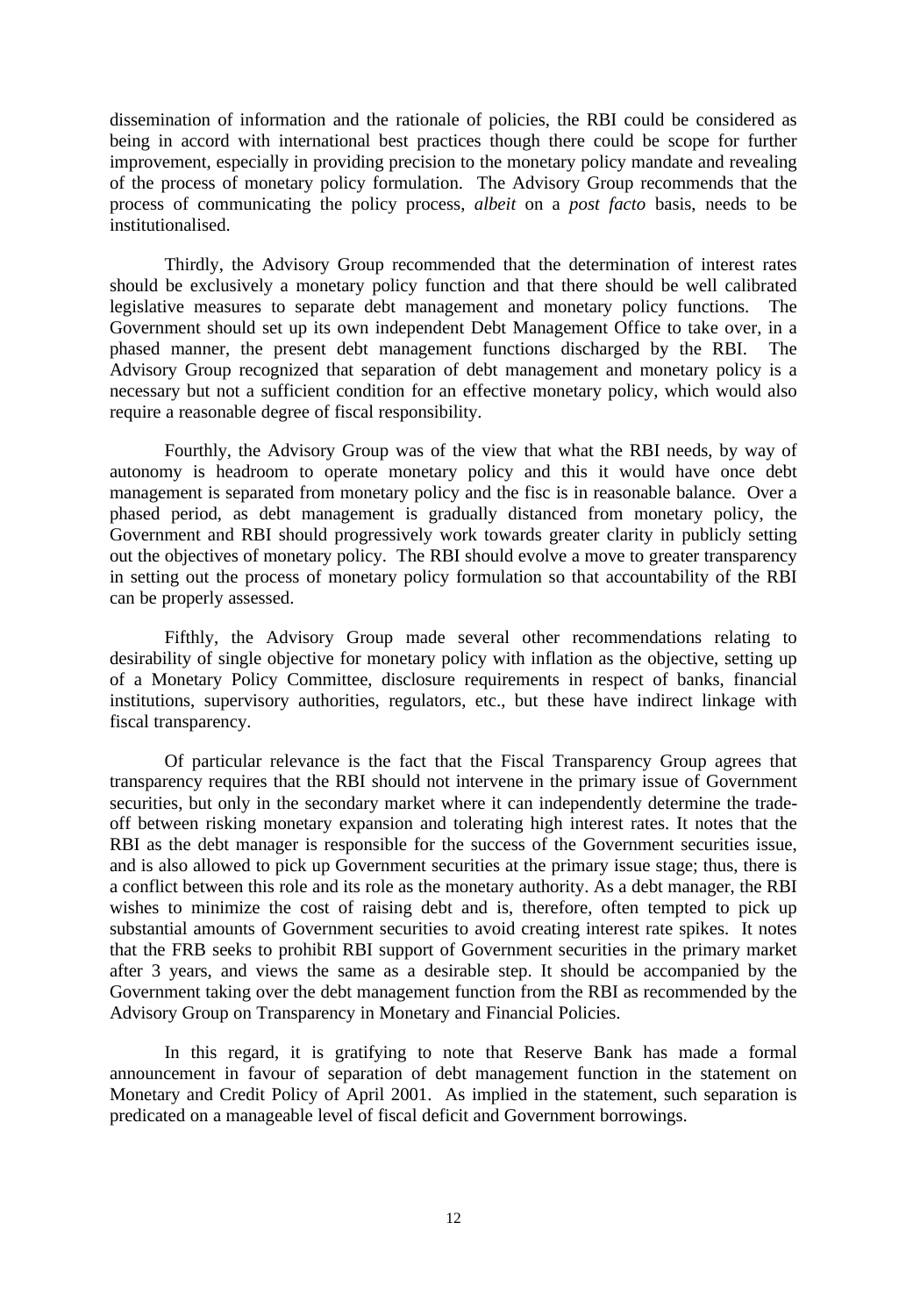In this context, it would be useful to critically examine the occasional suggestions in the media in favour of some special arrangements between the RBI and Government in order to reduce the growing interest burden on the Government. Essentially, such special arrangements imply write off of amounts due from Government or lending to Government by the RBI at interest rates that are not market-related. Basically, if a consolidated balance-sheet view of Government and the RBI is taken, it would make no difference, but precisely for that reason transparency may be preferred and the integrity of RBI having a separate balance sheet maintained. The case for transparency can be addressed on several grounds. First, at a philosophical level, authority to spend public money should be distinct from the authority to create money and their relations accounted for properly. Secondly, at a pragmatic level, the political horizon is short term and hence some authority with a longer term view should be juxtaposed. Thirdly, operationally, to enable a central bank to conduct Open Market Operations, especially in the context of external capital flows, there is need to have marketable securities. Fourthly, from a developmental perspective, development of debt markets requires that market for Government securities is well developed, particularly for financing of infrastructural needs. Finally, it is necessary to distinguish between market related operations in primary market, in secondary market and operations in non-market related securities. It can be argued, with some justification, that participation of RBI should continue in primary market as long as fiscal deficit is relatively high and financial-markets are not well developed. However, such a justification, as a transitional measure, will not be easy to advance in favour of non-market related interest rates to be charged by a central bank. In any case, there should be addition to profits that necessarily accrue as a result of market related rather than concessional rates. Thus, movement towards transparency in relations between RBI and Government in this regard proceeds in stages viz., elimination of automatic monetisation; movement to market related interest rates in public-debt; exit from primary market for Government debt; and finally removal of public debt function from RBI.

### **Fiscal Accountability**

It is well recognised that transparency augments the scope for accountability in its broadest sense. However, in the context of Parliamentary system, the arrangements for accountability of fiscal management to Parliament gains significance. In fact, it can be argued that measures relating to fiscal transparency and fiscal responsibility explained so far complement and enhance accountability, as enshrined in the Constitution of India.

Firstly, it must be noted that currently according to the Constitutional requirement, Parliamentary approval is needed for levying of taxes and incurring of expenditures. As per Article 112, the Annual Financial Statement (AFS) which corresponds to the popular conception of a Budget refers to estimated receipts with no distinction between current or capital; and estimated expenditure divided into charged and otherwise. In regard to the latter, however, a distinction is made between revenue expenditure and others. The AFS is not required to be approved by Parliament and as such the deviations also do not require Parliamentary ratification. No doubt, the object of presenting AFS is to provide transparency on Government account and it is essential that AFS provides a clear and unambiguous picture of the state of Government accounts. Since taxes require approval of Parliament and expenditure needs Parliamentary authorisation, it can be argued that AFS placed before Parliament for information is adequate to ensure accountability. In this context, the proposed Fiscal Responsibility Bill (FRB), by requiring the placement of medium-term fiscal framework etc., before Parliament, partly addresses the issue of enhanced accountability.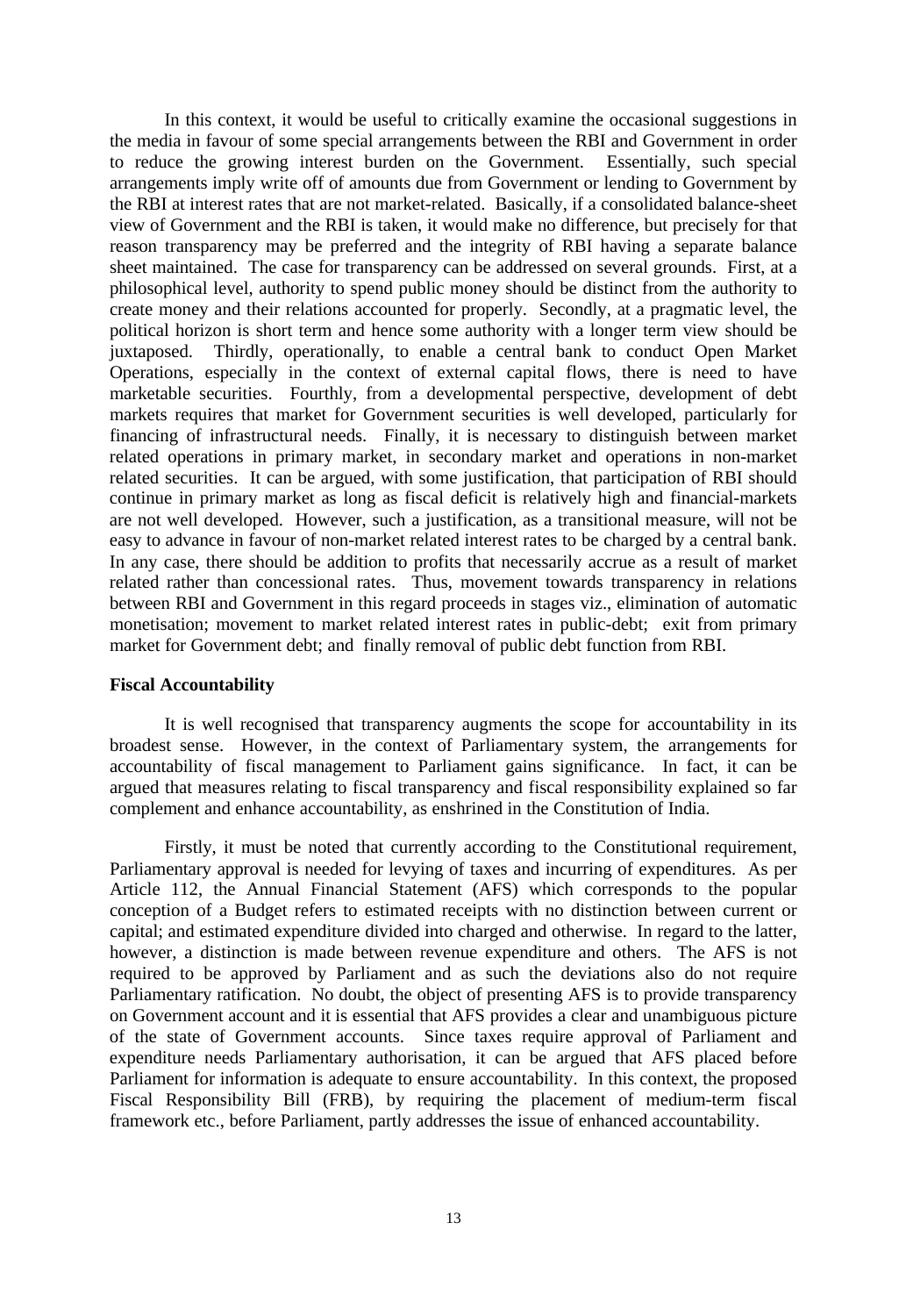Secondly, the Parliamentary control over incurring of Government debt, whether domestic or external is not explicit. Thus, to the extent that only demands for grants as per Article 113 and Appropriation Bill as per Article 114, as also supplementary grants as per Article 115 are approved by Parliament, all expenditures need to be authorised by Parliament. However, the entire debt servicing is charged as per Article 112(3)(c) and is thus not a subject matter of Parliamentary approval. In brief, and in practice, Parliament seems to have no role in formally approving the incurring of public debt or its servicing as per budgetary procedure set out in the Constitution, although there are separate provisions in the Constitution on the question of limits to borrowing only, on which Parliament has not yet legislated. The FRB seeks to address the issue of imposing some overall limits on incurring debt.

Thirdly, there are Constitutional provisions on public debt, some aspects of borrowing and guarantees. Debt is defined in Article 366 to include all liabilities to repay capital sums or liability under guarantee. Further, Article 112(3)(c) includes a reference to Sinking Fund charges also, but establishment of such a fund is not mandatory. Sinking Fund is not being operated now except by a few States. Most important, Article 292 provides for an enabling legislation by Parliament fixing limits on borrowing and issue of guarantees and Parliament has not passed any such legislation so far. In this connection, it is worth noting that the Article does not cover "other liabilities" which constitute debt but are not borrowings upon the security of the Consolidated Fund of India. FRB envisages a ceiling on debt which includes total liabilities, though not contingent liabilities. Thus the FRB covers some ground and in some ways goes beyond what Article 292 envisages.

## Fiscal and Monetary Policy Linkages Issues and Coordination

In considering the issues of linkages between fiscal and monetary policies, it would be useful to clarify what constitutes fiscal policy and what monetary policy is about. As Mr. Premchand puts it, "Government action can be considered to be purely a fiscal policy matter only when the effect of borrowing is neutral in terms of the availability of money to the private sector. Pure fiscal policy is, however, rare, because any change in revenues and expenditures involves changes in the financing of the budget surplus or deficit and, hence, always has an interface with monetary policy. Management of the debt – particularly, the composition of the instruments, the timing of their issue, and their duration – are aspects more closely associated with monetary policy". While in the academic literature, the optimal mix of monetary and fiscal policies has been analysed with respect to different exchange rate regimes, at an applied level, the relationship between fiscal and monetary policies may be analysed in the context of public debt, especially in terms of choice between bond financing and money financing of fiscal deficit.

Fiscal deficit, defined to be on cash basis for this discussion, can be financed either through bond issuance or money creation, and financing of the fiscal deficit may be nonvoluntary or voluntary. Thus, a central bank may be obligated to extend credit to Government through what has been described as "automatic monetisation". Similarly Government securities may be placed in captive market by legal stipulations, say on provident funds, insurance and banking.

Moreover, the financing of fiscal deficit may be at market determined or market related rates or at concessional rates, the latter being a by-product of non-voluntary financing. Arguably, captive market finances Government bonds at concessional rates, private sector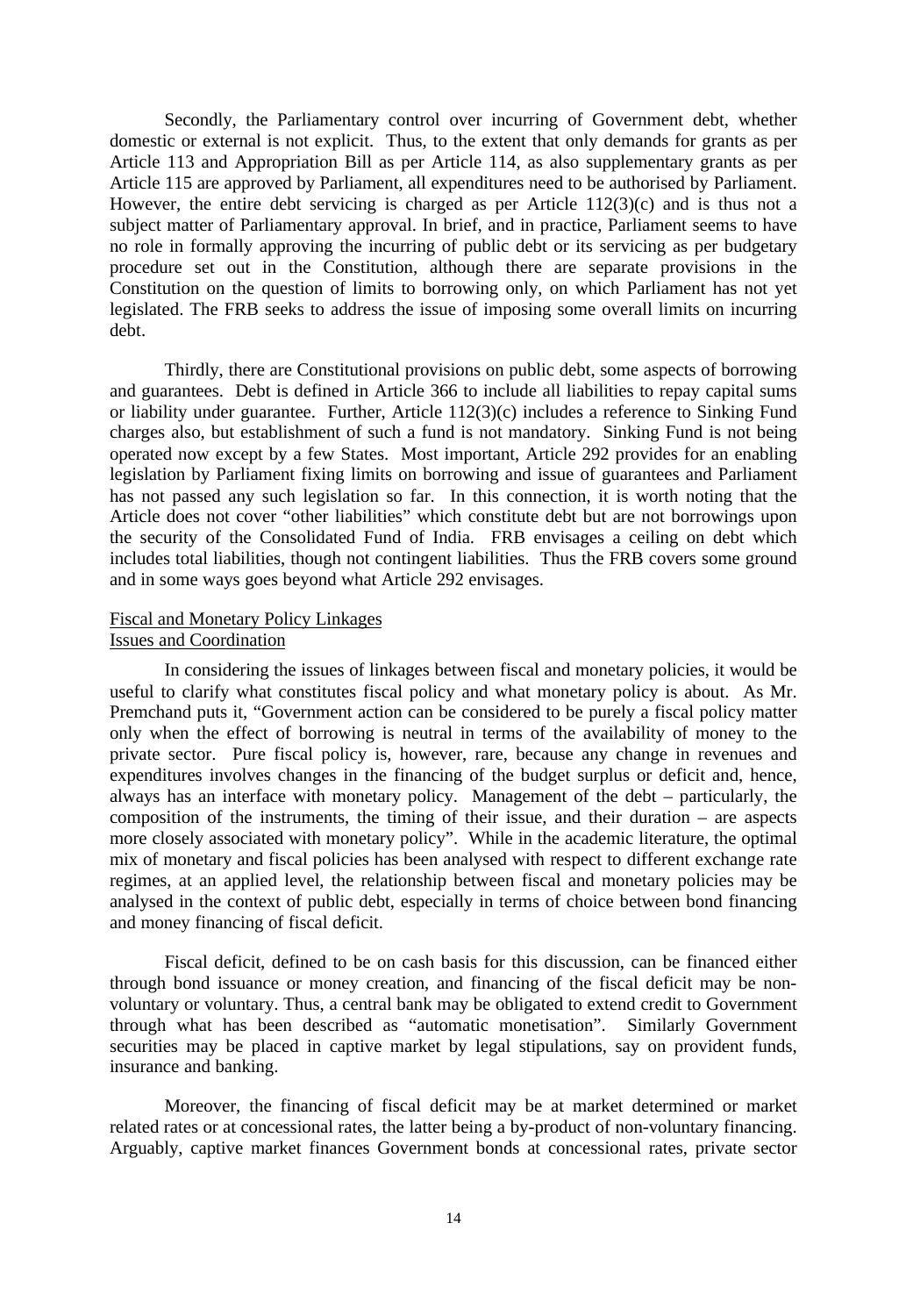may bear the burden; and when a central bank finances in a similar fashion, the Government as owner foregoes the revenue as profit transfer, except that "burden" is less transparent.

It must also be noted that while monetisation of Government deficit could provide primary liquidity to the market, liquidity creation could take place through other channels also, viz., the central bank enlarging its holding of foreign currency assets; expanding its lending to the commercial sector, and conducting open market operations divested from the Government's budgetary considerations. On the whole, the analytics of fiscal-monetary policy interface is thus not confined only to the quantum of monetisation of fiscal deficit, but extends to optimal financing mix for the fiscal deficit that stabilises inflation, interest rates and exchange rates at levels conducive for macroeconomic stability.

In the light of this broad framework, it would be useful to clarify three important issues relating to linkages at an operational level which are often debated and sometimes misunderstood.

First, there is no ideal level of fiscal deficit, and critical factors are : How is it financed and what is it used for? While the size of public debt is determined by fiscal policy, the composition of debt is decided by debt management policy. The monetary impact depends on who holds the debt and how the holding changes rather than by who initially issues or subscribes to the debt. The fiscal effect depends on the rate at which the size of debt is changing and the cost of servicing the debt. The monetary effect is determined by the effect of public debt on aggregate demand and level of interest rates.

Secondly, the actions of monetary authority also affect public debt in mainly two ways. The initial financial cost to Government of placing debt depends, to some extent, on the stance of monetary policy. The choice, design and operation of monetary policy instruments also impact the debt service costs. For example, liquidity of Government securities may be enhanced by monetary authority, through open market operations and reserve requirements.

Thirdly, the management of public debt affects the conduct of monetary policy, especially the operational autonomy of the central bank in at least three different ways. The perceived sustainability of public debt often affects interest rates. The public debt management affects the demand for money. Above all, the management of public debt, in countries like India, plays a critical role in development of domestic financial markets and thus on the conduct of monetary policy, especially for its effective transmission.

In view of the complex nature of linkages, coordination between fiscal and monetary policies has to be considered from several angles. Since both are aspects of shared overall macro-economic policy objectives, at the first level the question is whether the relevant fiscal-monetary policy mix is conducive to the macro objectives. The relevant policy mix relates to the level of fiscal deficit and the pattern of financing, especially the extent of monetisation and the flow of external savings.

Secondly, whether operating procedures of monetary and fiscal authorities, especially debt and cash management are consistent and mutually reinforcing.

Thirdly, whether credibility of both monetary and fiscal policies is achieved in a desirable direction. Thus, a credible monetary policy can help moderate interest rates provided the fiscal authority does not give rise to a different set of expectations.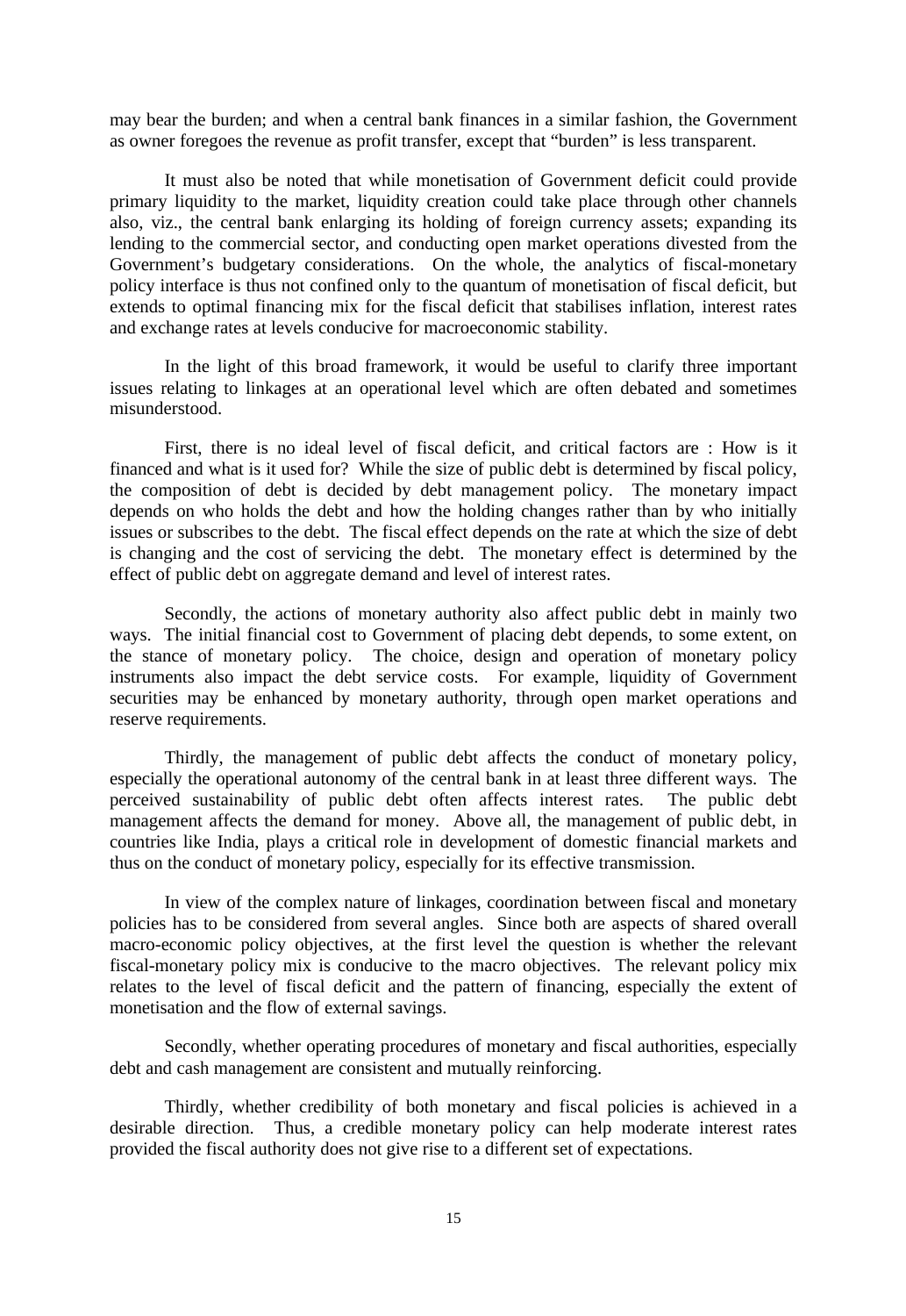Fourthly, whether due cognizance has been taken of the fact that monetary and fiscal policy adjustments operate in different timeframes.

Finally, harmonious implementation of policies may require that one policy is not unduly burdening the other for too long.

### **Conclusion**

It should be clear that fiscal issues are wide-ranging and need to be approached from several angles, transparency being one of them. It is necessary to appreciate that transparency is no substitute for sound policy and their inter-relationship is somewhat complex. I had an occasion to briefly describe this link recently. "It is also possible to attempt a construct of the link between transparency and macroeconomic policy. Good macroeconomic policy and good standards is perhaps an ideal situation for a country. Good macroeconomic policy and poor transparency though not ideal is perhaps not risk by itself. Bad macroeconomic policy and good transparency has large elements of risk and warrants change in policy before launching into transparency. The most risky combination perhaps is bad macroeconomic policy and bad standards. In a more dynamic sense, it can be argued that transparency provides incentives to adopt good macroeconomic policies".

As regards the importance and indeed criticality of fiscal policy, Governor Jalan has articulated it in his recent Dr. C.D.Deshmukh Memorial Lecture : "At the same time, it is also clear that unless we put our fiscal house in order and improve our public delivery systems, no amount of macro-policy reforms by themselves will be sustainable or yield permanent results". Dr. Jalan adds : "Above all, we need fiscal empowerment as, without financial resources, it is not feasible to lay a road or build a school. The last is a most difficult task in view of the deadweight of the past, but it can no longer be avoided".

While considering the fiscal issues, it is not enough to consider quantities and ratios and in fact, quality of adjustment is indeed more important. This aspect was eloquently expressed in the Seventh Conference of State Finance Secretaries. They argued, that whenever fiscal adjustment is attempted, there is a cut in non-committed expenditure, but not in non-essential one. A predominant part of the budget is committed expenditure, especially interest, pensions and salaries, which have no flexibility. As a consequence, there is often an atrophy of delivery of services in as much as there may be hospitals manned by doctors and nurses but no medicines, electricity or water supply. Grants to several institutions performing vital services are often postponed or reduced on account of fiscal adjustment. They apprehend that cuts in output tend to be highly disproportional to cuts in expenditure making expenditure cuts of non-committed items highly unproductive, thus undermining the reform process.

Most important, some measures adopted for reducing fiscal deficit in one year could have the potential to understate the deficit in the short run and exacerbate the problem in the medium term. For example, tax exemptions in lieu of budgetary support for a limited period may give an impression of effort to reduce fiscal deficit but in reality could erode the anticipated tax revenues, thus defeating the purpose. In fact, the actual loss of revenue may turnout to be more than the expenditures that were necessary to serve the purpose. Timebound offers of tax-concessions have yet another problem of making it difficult for concerned institution/activities to transit from tax-concessions to tax-payment. Similarly, intra publicsector transactions to reduce the fiscal deficit without a change in overall public-sector deficit can be misleading. Further, guarantees or letters of comfort may understate fiscal deficit at